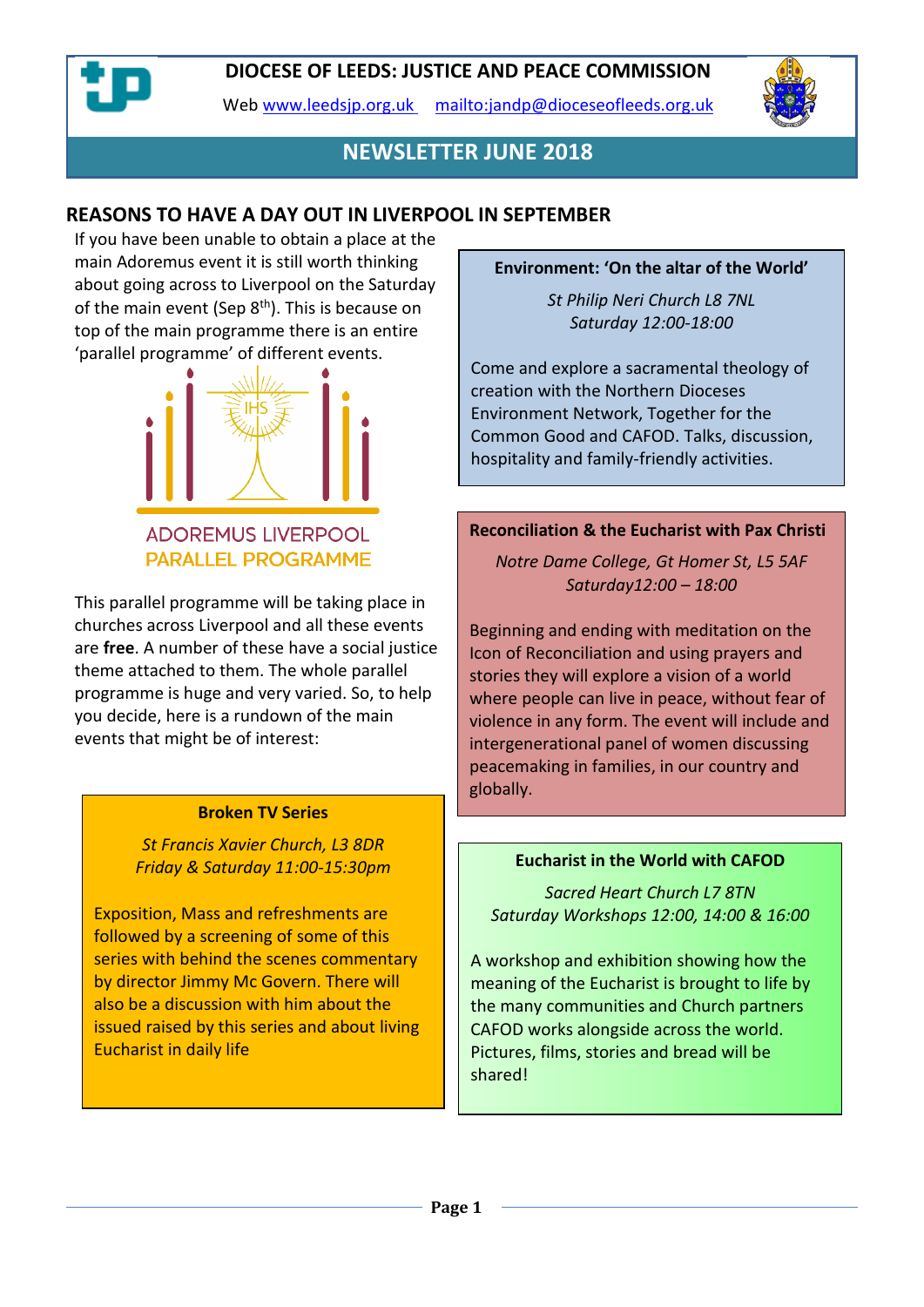

Web [www.leedsjp.org.uk](http://www.leedsjp.org.uk/) <mailto:jandp@dioceseofleeds.org.uk>



# **NEWSLETTER JUNE 2018**

### **Diakonia: Food for the Hungry: practical responses to physical hunger**

*St Vincent de Paul Church, L1 5EE Saturday 12:00 – 18:00*

A city centre event coordinated by the Liverpool order of deacons, looking at the issues of hunger and food poverty today with input from Church Action on Poverty and Micah (two cathedrals foodbank). Activities will range from panel discussions to opportunities for quiet prayer.

**Welcoming The Stranger: Immigration, asylum seekers and refugees**

*St Anthony of Egypt Church, L5 5BD Saturday 12:00 – 21:00*

A look at the history of immigration into the Northwest of England, including current issues. Displays, statistics, stories and voices about what it means to journey in search of a new life in the UK. This takes place in an historic Liverpool Irish immigrant parish.

Many of these events are 'family-friendly' in the way they are put together. The full programme can be viewed on the website for the parallel programme: <http://adoremus.uilcc.org/index.php/parallel-programme/>

## **CHURCH ACTION ON POVERTY COMMISSIONED FOR FAMILY POVERTY PROGRAMME**

As previously reported, the Commission has obtained a grant from the Society of the Holy Child Jesus to follow up our workshop about Family Poverty with a programme of small group meetings suitable for use in parishes and other small groups.

We are delighted to announce that we are partnering with **Church Action on Poverty (CAP)** to develop the programme of 4-6 meetings. The Project Steering Group has held an initial workshop with CAP and they will be developing the materials over the course of the Summer.

Our aim is to have the materials ready to try out in a limited number of parishes starting in October. After ironing out any wrinkles in the programme our plan is to make it available more widely from the start of 2019.

So far, two parishes have volunteered to work through the programme on a pilot basis.

**WAYS IN WHICH YOU COULD HELP US WITH THIS PROJECT:**

> We need two more parishes or Churches Together groups to volunteer to work through the programme of meetings

We need 1 more volunteer for the Project Steering Grp (4 mtgs per year over 2 years

Could you facilitate a group through the meetings? – If so then please get in touch (This work is paid)

Just email us if you are interested in any of these opportunities.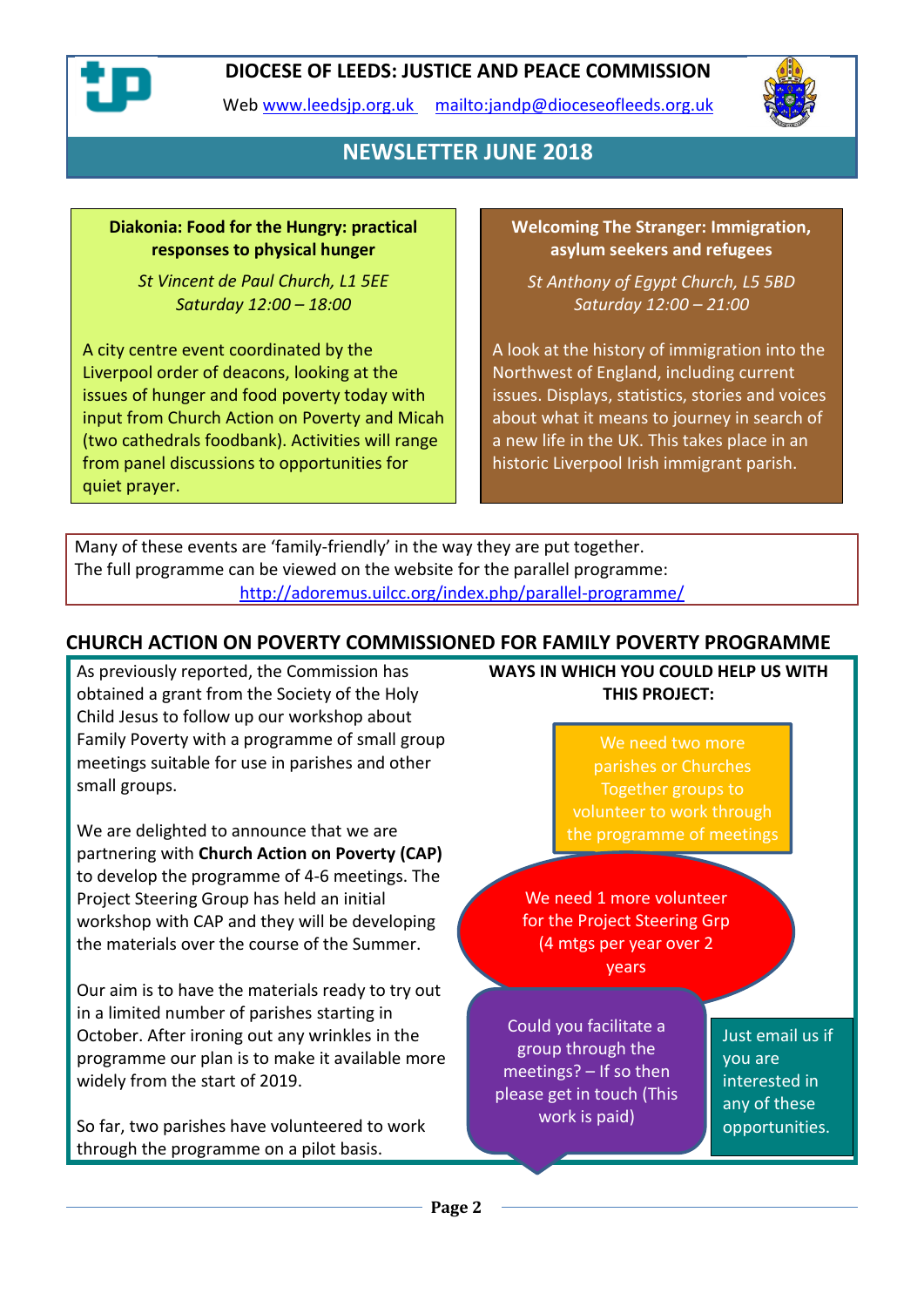Web [www.leedsjp.org.uk](http://www.leedsjp.org.uk/) <mailto:jandp@dioceseofleeds.org.uk>



## **NEWSLETTER JUNE 2018**

## **COMMISSION PLANS: THE YEAR PAST AND THE YEAR AHEAD**

The Annual Review for the Apr 2017 – Mar 2018 period is now available for download from our website (on the About Us page).



Last year we spent about £11,000 which was not all that different from the year before. What is different is how we funded

that spend. Previously we were using up our quickly diminishing reserves. However, in the last financial year the amount of regular giving to the Commission increased from less than £250 to over £1400 per annum. We owe a big THANK YOU to people who support the work of the Commission in this way. Additionally, we were able to obtain grants towards our workshops of £4,600 and, again, we owe a big THANK YOU to CAFOD, The Grail Trust and the Sisters of the Cross and Passion who helped us to put on some key events. We are also very grateful for an anonymous donation of £3000.

Your continued financial support is vital for us to carry on our work in the coming financial year. Being able to demonstrate that we have a strong supporter base, prepared to support us financially, is important when we apply for funding from grant givers and trusts. Our reserves are nearly all gone but we are hopeful that the Diocese itself may now be in a position to provide a modest level of support, so we can start up some of the projects we have in the pipeline.

**UK poverty** has been a priority issue for the Commission for a number of years and it remains so. A major project this year is the one on Family Poverty, funded by the Society of the Holy Child Jesus and this is moving ahead as reported elsewhere in this newsletter.

We are starting to plan a Day of Reflection in Autumn as part of our programme of developing a **'Just Spirituality'**. We have also pencilled another one for the Spring of 2019 and, funds permitting, we want to extend our website to include aspects of this work.

**Climate Change** remains a priority and we intend to do more work about spreading the messages of *'Laudato Si'* and work towards a Diocesan Environment Policy for consideration by the Diocesan Curia.

In the **peace and nonviolence** arena we are looking to partner with the Leeds Pax Christi group as they work towards organising a special remembrance service around the anniversary of the end of World War I. Our aim is to make available to parishes a liturgy resource booklet nearer the time so that parishes can easily incorporate remembrance and prayers for peace into their services around that time.

Of course, we will continue to actively support the work of partners – such as Leeds Caritas, the events put on through the Leeds CAFOD office and the work of the Diocesan Refugee Support Group. We will also be open to opportunities that arise – like the short tour last year organised by Pax Christi about the Catholic Nonviolence Initiative or the opportunity to host the Romero Lecture.

Much of this potential activity depends on increasing our regular contributions, obtaining some finance from the Diocese and one or two successful applications for external funding.

We welcome additional suggestions for work that we should be doing to support you. Anyone is welcome to come along to a Commission meeting and tell us about concerns in your area – just email the office to find out when the next meeting takes place.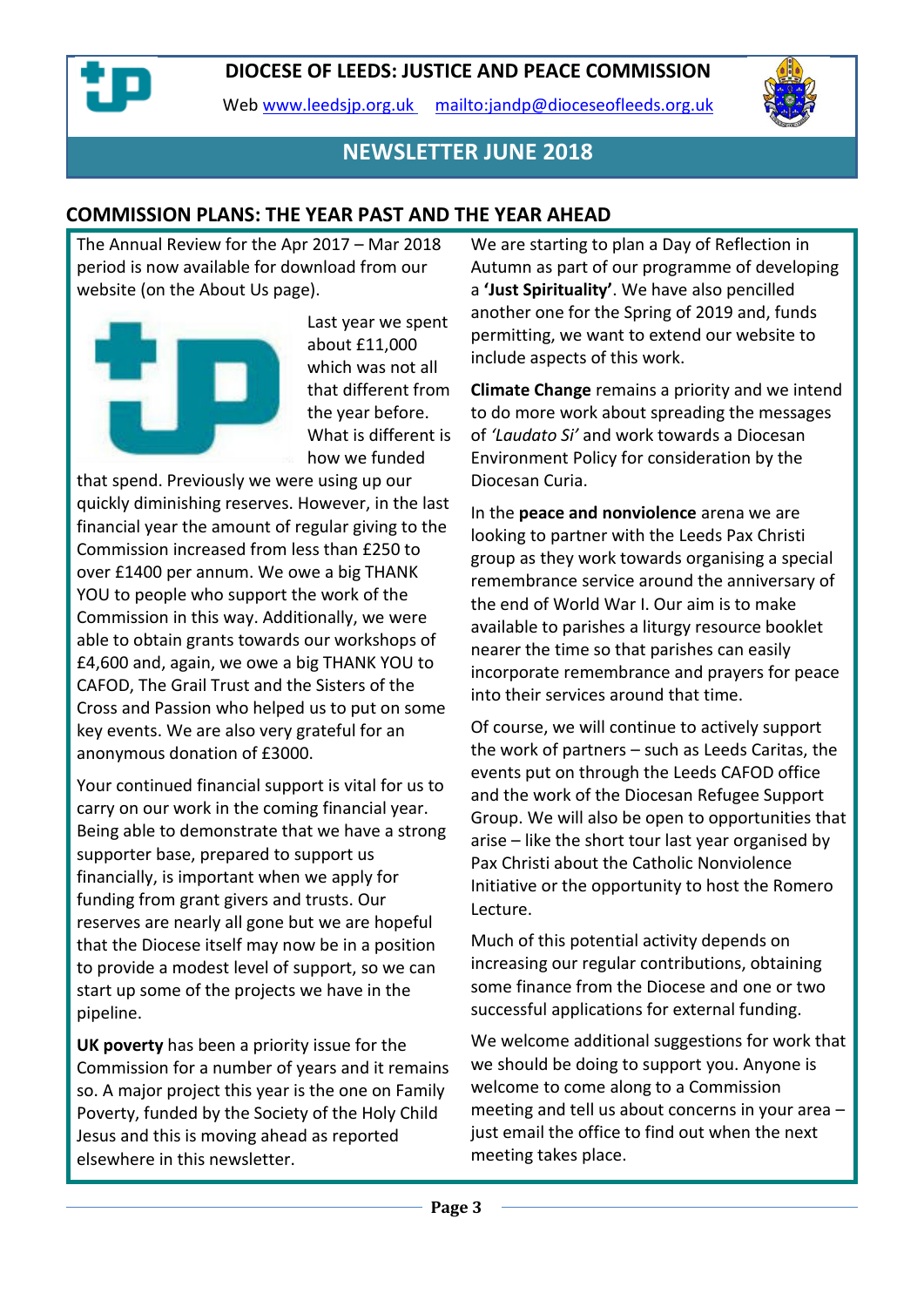

Web [www.leedsjp.org.uk](http://www.leedsjp.org.uk/) <mailto:jandp@dioceseofleeds.org.uk>



# **NEWSLETTER JUNE 2018**

## **CREATION DAY AND THE SEASON CREATION 2018**

In 2015 Pope Francis designated the 1st September annually as a World Day of Prayer for the Care of Creation in the Catholic Church. The period from the 1<sup>st</sup> September through to the 4<sup>th</sup> October (the Feast of St Francis of Assisi) is known as the Season of Creation.

Now is the time to start thinking and planning on how you will mark this in your church community.

The theme for the Season of Creation in 2018 is Pilgrimage. Although conflicts across the globe are a prime cause of people being displaced from their homes, climate change is having some impact. The interconnectedness of our world is difficult to avoid. So CAFOD's Share the Journey campaign dovetails with this theme to an extent – making their lovely prayer resources suitable for use.

However, it is expected that communities across the world will make pilgrimages themselves during the Season of Creation. Christian communities will be engaging in symbolic actions in front of coal mines, fracking wells, and other sites of ecological destruction.

Of course, not all of us are able to spend the time or are physically able to trek off to scenes of ecological destruction. All of us can only do what we have the time to do  $-$  we all have many pressures on us to do all kinds of things. It is easy to feel overwhelmed by the sheer amount of action for social justice that is needed in our world. The previous newsletter, for instance, highlighted the 'Speak Up for Climate Change' week of action between 30 June and 08July.

If you can go and speak to your MP about Climate Change during that week then great. If you can't then don't feel guilty about it but rather think about what you could do.

Climate Change is a 'clear and present danger' as some quarters might express it. So we do all need to reflect on the messages that Pope Francis conveyed in *Laudato Si and* take action on them. Ensuring that the prayer life of your church community includes Care of Creation is a simpler and more 'doable' action that many more people can take – just download, for instance, some suggested Prayers of the Faithful and get them used in your community. What's stopping you?



## **Key Resource: [www.seasonofcreation.org](https://dioceseofleeds-my.sharepoint.com/personal/jandp_dioceseofleeds_org_uk/Documents/Newsletters/2018-newsletters/2018-06/www.seasonofcreation.org)**

This ecumenical website is another key place for suggestions on how to incorporate praying for the Care of Creation into your existing worship. Resources are split denominationally, and the Catholic section includes a sample Holy Hour, suggestions for Morning and Evening Prayer, a Way of the Cross as well as suggestions for prayers that can be included during masses as part of the Prayers of the Faithful.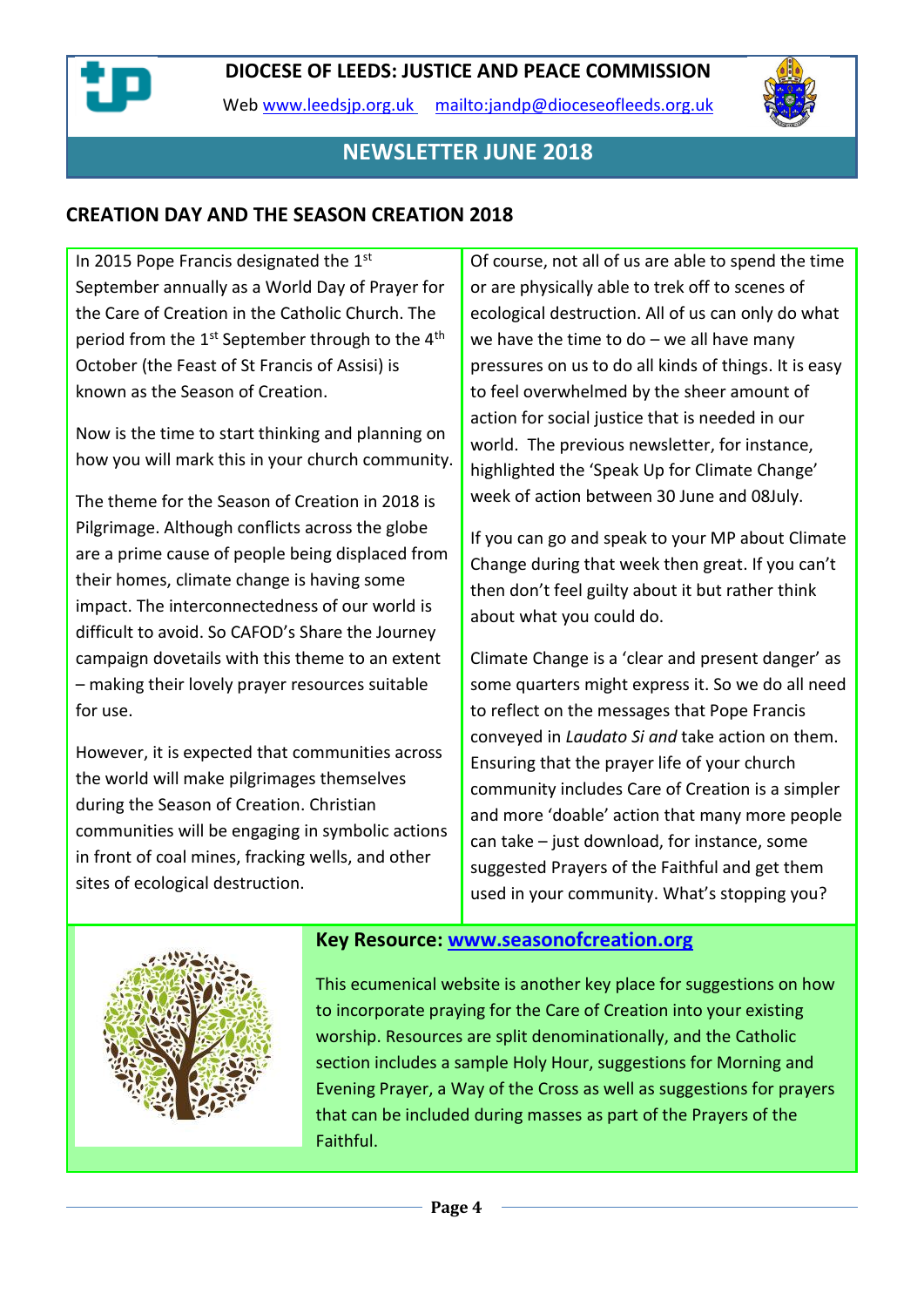Web [www.leedsjp.org.uk](http://www.leedsjp.org.uk/) <mailto:jandp@dioceseofleeds.org.uk>



# **NEWSLETTER JUNE 2018**

## **LOCAL SHOPPING** By John Battle

Local shopping centres and, now, high streets are becoming ghost towns as more and more shops and stores close. From the latest House of Fraser announcement of 31 of its 59 stores closing to Marks & Spencer closures and Poundworld facing administration following Toys R Us, the places where we shop are increasing marked with boarded up premises and only the most profitable big chain businesses moving in. Apparently 21,000 shop jobs have been lost in the first three months of 2018. Retail chains at all level are going under.



For some time there has been concern about how to resurrect smaller 'out of town 'shopping parades that face local businesses closing. Initiatives to attract new outside investment have generally got nowhere. Meanwhile the owners of shopping centres have been putting increasing pressure on retailers to pay them more rent. Landlord property companies such as Legal & General and Westfield and Land Securities, some of the biggest, are resisting government support through 'company voluntary arrangements" to reduce rent payments. The landlords argue that their companies represent pension and investment funds and need to maximize their profits. As a result more and more small businesses (and now some large) are closing down and shops boarded up.

But what about an alternative of local shopping facilities to serve local needs? Traditional corner shops and specialists such as flower shops and butchers in the past have had to survive against the move to the great all selling supermarkets. Locally our flower shop was priced out of the local Bramley shopping centre by the Berkshire owning property company raising the rents. A money lending shop moved in.

But imagine if a local community took over the management of a local parade of shops as a community "social enterprise". In our neighbourhood for example the social enterprise could fix the rents on a community "non-personal profit" basis. Existing tenants need not be evicted but perhaps companies such as betting shops and money lending companies could be charged a higher rent to make up for what they extract from the local community. The flower shop could be moved back in at an affordable rent. A mums and tots centre could be set up, a local credit union shop blending in financial services advice including helping get cheap energy and communication deals, could take up a unit. A local garden produce market could be moved in as well as local crafts and sharing supplies, such as lending equipment and time exchanges. In other words, the real social and economic needs of the local economy could fill the premises and a social enterprise shopping parade would manage the premises and keep the rents low. A local social enterprise shopping centre serving real local economic and social needs is the kind of alternative 'base upwards' and community participatory model that has been suggested for years in Catholic social teaching from Saint Pope John XXIII and more recently in Pope Emeritus Benedict's Encyclicals through to the working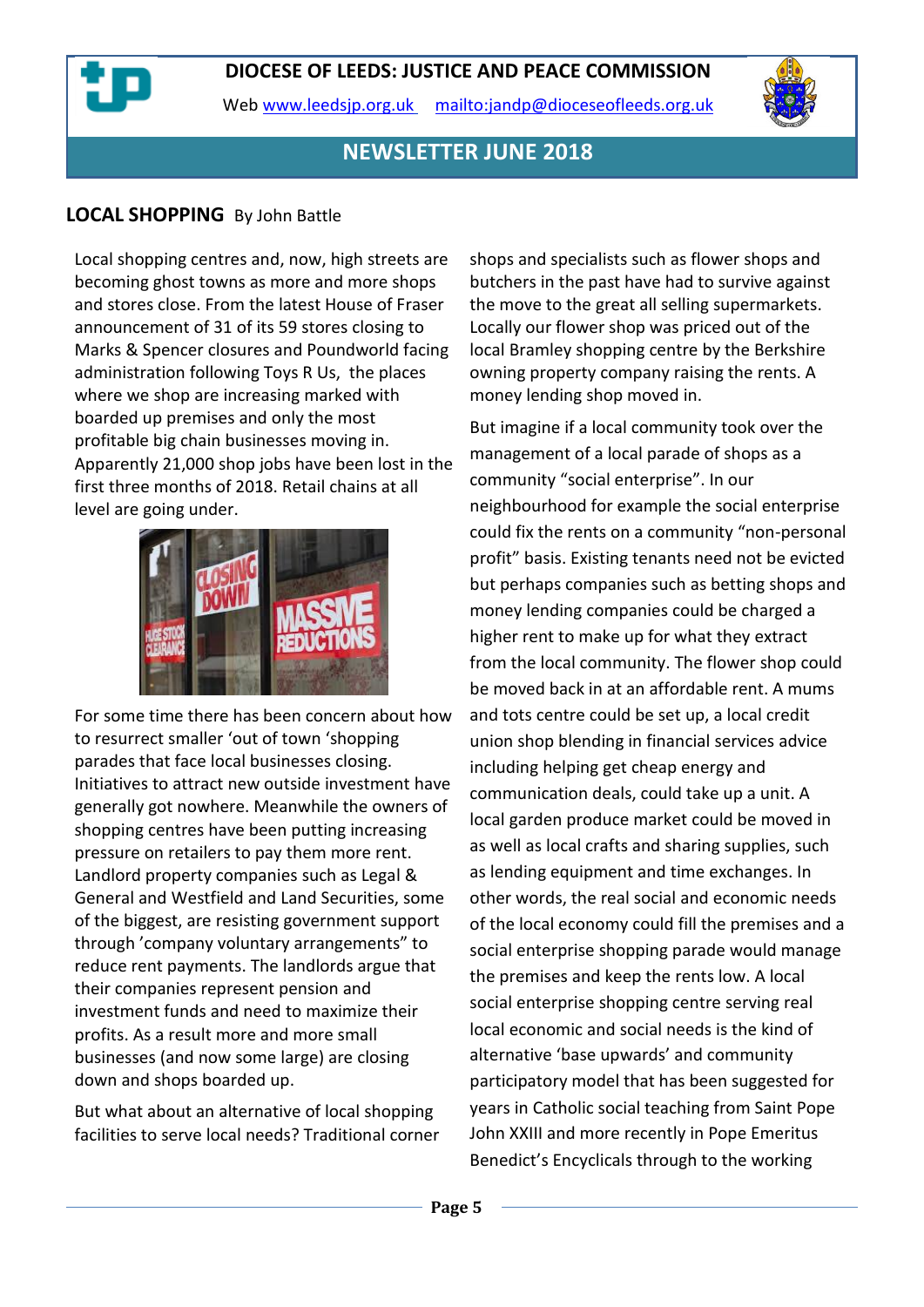Web [www.leedsjp.org.uk](http://www.leedsjp.org.uk/) <mailto:jandp@dioceseofleeds.org.uk>



**NEWSLETTER JUNE 2018**

models of "economy of communion" practiced worldwide in the Church by the Focolare movement. The "Economics of Communion"

provides a real alternative. It now needs to be experimented with on a wider local scale.

# **THE BIBLE, JUSTICE AND THE PALESTINE-ISRAEL CONFLICT**

A book Review by Anne Tracy of Newman parish At least sixty Palestinian people died in May protests at the Gaza fence. It is hard to understand what can account for such violence and such resistance. History, politics and theology are bewilderingly intertwined in this tragedy. This book offers a clear narrative through the eyes of a Palestinian Anglican priest who founded the Sabeel Ecumenical Centre for Palestinian Liberation Theology in Jerusalem. Sabeel, which now has support groups in many countries, (including one here in Leeds), seeks ways towards a just peace.

Rev Ateek was born in a Palestinian town near the River Jordan in 1948 - the same year that the newly established State of Israel, drove 750,000 indigenous Palestinians into internal or external exile. – This was 'the Nakba', the Catastrophe, for Palestinians. His own family were forced out of their home at gunpoint. The book traces the origins of the Nakba and the steadily worsening position of the Palestinian population since that time. Ateek works for justice and reconciliation achieved through non-violent means.

Palestinian liberation theology, like all liberation theology, is contextual, 'a lived theology'. It offers ways of analysing social injustice through the eyes of the poor asking - Given what we know

from his words and actions as recorded in the gospels, how do we imagine Jesus might respond to this situation? How can we as his followers speak and act in the light of his example? How might we work towards a just peace in the Holy Land while remaining faithful to his commitment to non-violence and reconciliation?

Liberation theology enables us to read scripture from the perspective of the poor and marginalised and in doing so we may rediscover the bible with a new perspective and urgency. For example, Ateek asks us to consider from within the context of the Israeli-Palestinian conflict, how we as Christians might understand Old Testament references to the 'Promised Land' and the 'Chosen People'?

He accepts the deep desire and right of Jewish people for a homeland. But he insists that Palestinians too, both Moslems and Christians, have a right to a just share in the land that has been their homeland for centuries. He believes that a truly just solution would benefit not only the Palestinians but ultimately the Israelis too.

As an approach to the problems of the Holy Land from a Christian Palestinian perspective this is a thought provoking and very helpful book.



just settlement to the Israel-Palestine Conflict) have a meeting scheduled for July 11 with a speaker from Palestine – see the events listing at the end

A Palestine Theology of Liberation -The Bible, Justice and the Palestine-Israel Conflict by Stifan Ateek. Published by Orbis 2017.

The Leeds Sabeel Group (Sabeel campaign for a

of this newsletter.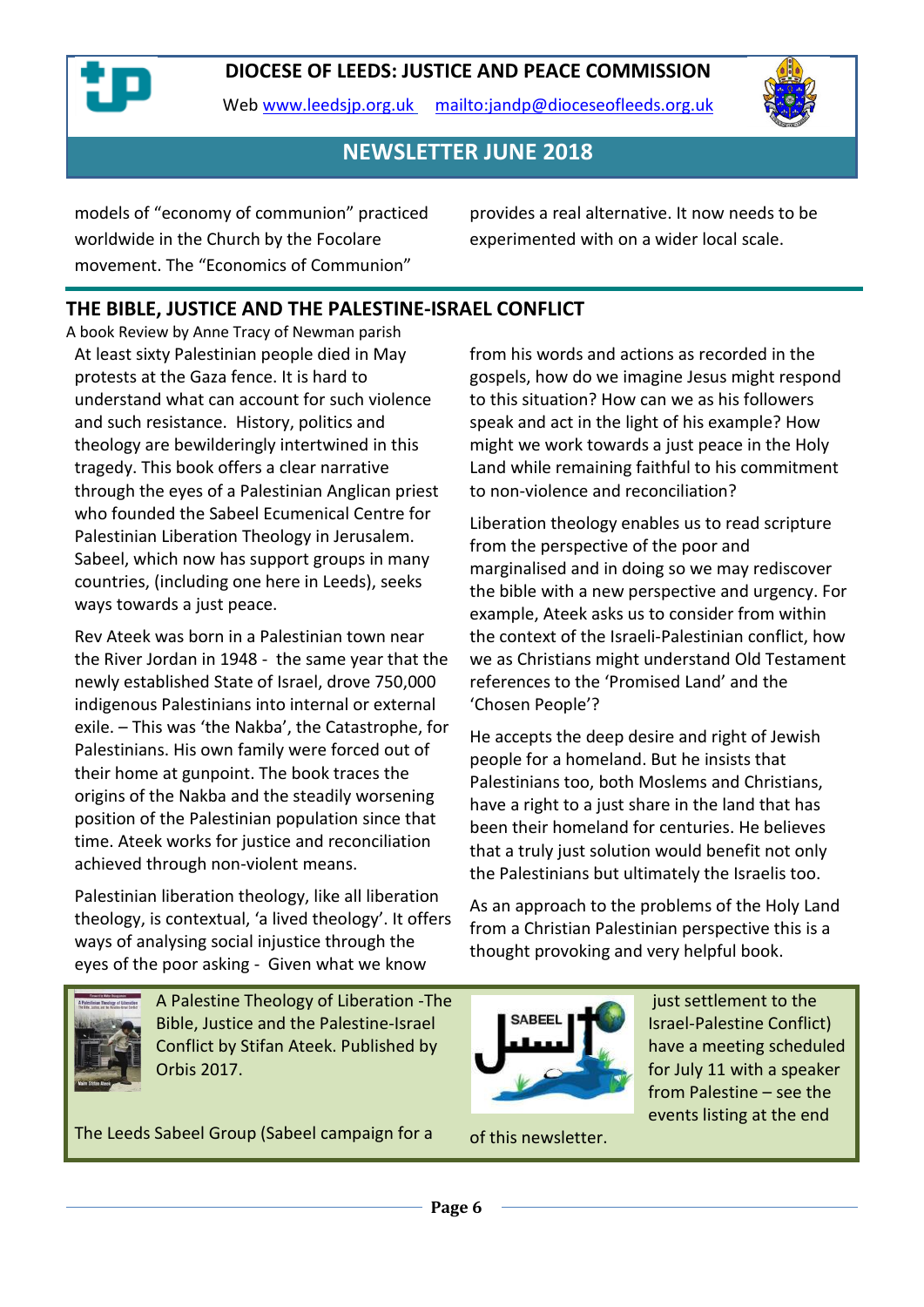

Web [www.leedsjp.org.uk](http://www.leedsjp.org.uk/) <mailto:jandp@dioceseofleeds.org.uk>



## **NEWSLETTER JUNE 2018**

### **REFLECTION:**

All great spirituality teaches about letting go of what you don't need and who you are not.

Then, when you can get little enough and naked enough and poor enough, you'll find that the little place where you really are is ironically more than enough and is all that you need. At that place, you will have nothing



to prove to anybody and nothing to protect. That place is called freedom. It's the freedom of the children of God. Such people can connect with everybody. They don't feel the need to eliminate anybody.

#### *From*

[Richard Rohr](https://www.goodreads.com/author/show/7919.Richard_Rohr) and **Thomas** Keating, [Healing](https://www.goodreads.com/work/quotes/16221089)  [Our Violence](https://www.goodreads.com/work/quotes/16221089)  [through the](https://www.goodreads.com/work/quotes/16221089)  [Journey of](https://www.goodreads.com/work/quotes/16221089)  [Centering Prayer,](https://www.goodreads.com/work/quotes/16221089) Franciscan Media 2002



#### **EVENTS**

|             | <b>COMMUNITY SPONSORSHIP OF SYRIAN REFUGEE FAMILIES</b>                                                                                                                                                               |  |  |
|-------------|-----------------------------------------------------------------------------------------------------------------------------------------------------------------------------------------------------------------------|--|--|
|             | St Mary & St Michaels Parish Hall, Tillman Close, Settle BD24 9RA 19:30 - 21:00                                                                                                                                       |  |  |
| Wed 13 Jun  | The speaker for this evening meeting will be Sean Ryan, National Caritas Community Sponsorship Co-                                                                                                                    |  |  |
|             | ordinator. If you want to do more about refugees and live in Craven district, then this is a great opportunity<br>to find out more about this scheme and how whole church communities can become involved. This event |  |  |
|             | has been organised by the Settle Churches Together J&P group.                                                                                                                                                         |  |  |
|             | LET JUSTICE FLOW LIKE RIVERS - EXPLORING FAITH-BASED SOCIAL ACTION                                                                                                                                                    |  |  |
| Thu 21 Jun  | The Thornbury Centre, Leeds Old Road BD3 8JX $14:00 - 16:00$                                                                                                                                                          |  |  |
|             | This event is organised by Welfare Reform Impact Bradford. The speaker is Rev Chris Howson,                                                                                                                           |  |  |
|             | chaplain to Sunderland University and city centre. To book a place<br>email                                                                                                                                           |  |  |
|             | richardpaley48@hotmail.com or for more details phone Gordon Dey on 01274 674565                                                                                                                                       |  |  |
|             | <b>REFUGEE WEEK 2018</b> National Week of action<br>This is the largest UK festival celebrating the contribution of refugees and promoting                                                                            |  |  |
|             |                                                                                                                                                                                                                       |  |  |
| Mon 18 Jun  | understanding of why people seek sanctuary. If you are not organising something in your                                                                                                                               |  |  |
|             | community then look out for a nearby event that you could support.                                                                                                                                                    |  |  |
| -Sun 24 Jun |                                                                                                                                                                                                                       |  |  |
|             | MEET CAFOD'S HEAD OF REGION, AFRICA AND COUNTRY REPRESENTATIVE FOR SUDAN                                                                                                                                              |  |  |
|             | CAFOD Volunteer Centre, St Monica's Hinsley Hall, 62 Headingley Lane LS6 2BX 11:30 - 13:30                                                                                                                            |  |  |
| Thu 28 Jun  | An opportunity to find out more about CAFOD's work in Africa and their international work more                                                                                                                        |  |  |
|             | generally. Please bring some food that can be part of a shared lunch. ALL WELCOME – but it                                                                                                                            |  |  |
|             | would help if you could email leeds@cafod.org.uk so they have an idea of numbers.                                                                                                                                     |  |  |